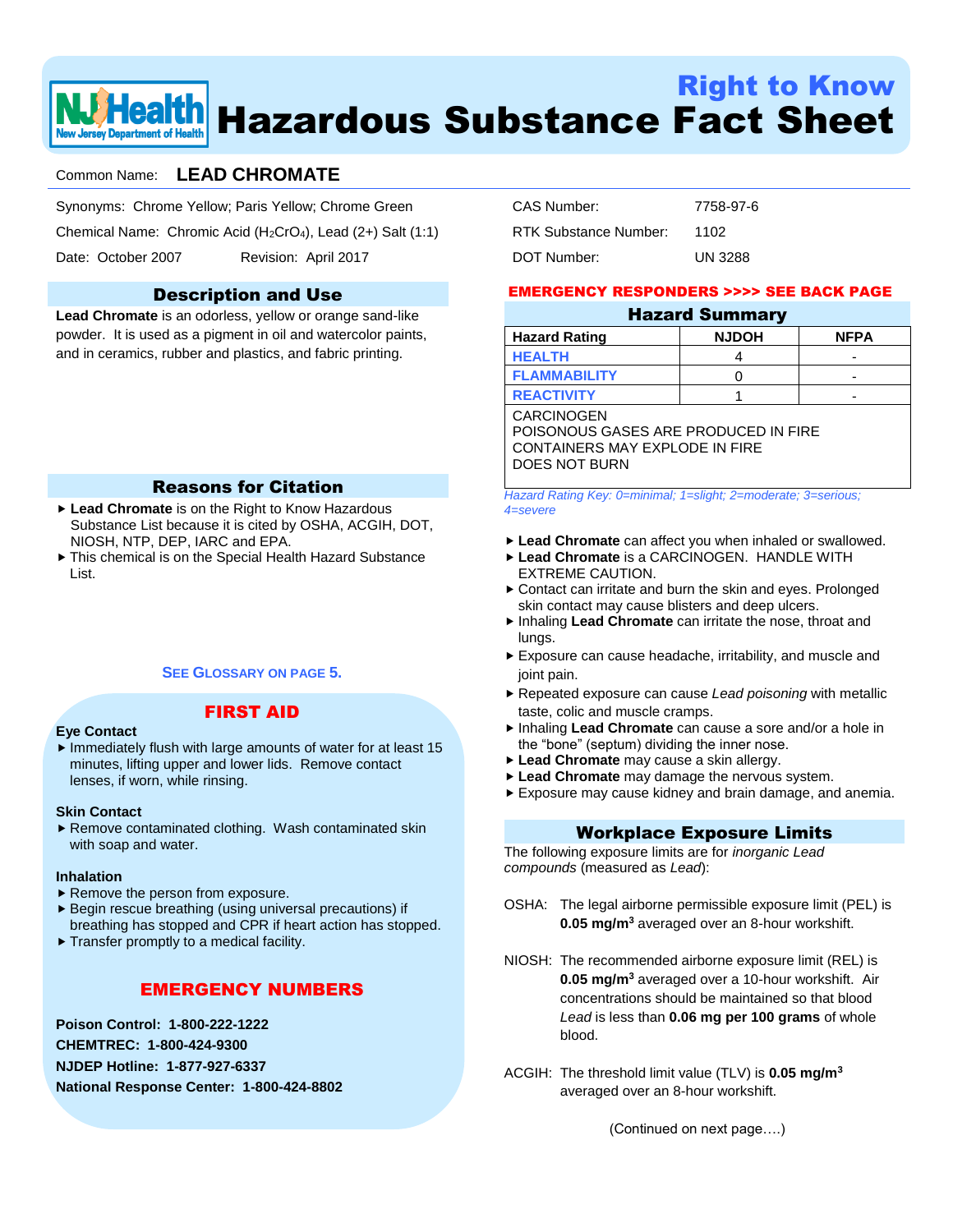# **LEAD CHROMATE Page 2 of 7**

The following exposure limits are for *Chromium VI compounds* (measured as *Chromium*):

- OSHA: The legal airborne permissible exposure limit (PEL) is **0.005 mg/m<sup>3</sup>** averaged over an 8-hour workshift and **0.1 mg/m<sup>3</sup>** , not to be exceeded during any 15-minute work period.
- NIOSH: The recommended airborne exposure limit (REL) is **0.0002 mg/m<sup>3</sup>** averaged over an 8-hour workshift.
- ACGIH: The threshold limit value (TLV) is **0.01 mg/m<sup>3</sup>** averaged over an 8-hour workshift.
- **Lead Chromate** is a CARCINOGEN and may be a TERATOGEN in humans. There may be no safe level of exposure to a carcinogen, so all contact should be reduced to the lowest possible level.

# Determining Your Exposure

- ▶ Read the product manufacturer's Material Safety Data Sheet (MSDS) and the label to determine product ingredients and important safety and health information about the product mixture.
- For each individual hazardous ingredient, read the New Jersey Department of Health and Senior Services Hazardous Substance Fact Sheet, available on the RTK Program website

(http://nj.gov/health/workplacehealthandsafety/right-toknow/) or in your facility's RTK Central File or Hazard Communication Standard file.

- ▶ You have a right to this information under the New Jersey Worker and Community Right to Know Act, the Public Employees Occupational Safety and Health (PEOSH) Act if you are a public worker in New Jersey, and under the federal Occupational Safety and Health Act (OSHA) if you are a private worker.
- ▶ The New Jersey Right to Know Act and the PEOSH Hazard Communication Standard (N.J.A.C. 12:100-7) requires most employers to label chemicals in the workplace and requires public employers to provide their employees with information concerning chemical hazards and controls. The federal OSHA Hazard Communication Standard (29 CFR 1910.1200) requires private employers to provide similar information and training to their employees.

This Fact Sheet is a summary of available information regarding the health hazards that may result from exposure. Duration of exposure, concentration of the substance and other factors will affect your susceptibility to any of the potential effects described below.

# Health Hazard Information

### **Acute Health Effects**

The following acute (short-term) health effects may occur immediately or shortly after exposure to **Lead Chromate**:

- ▶ Contact can irritate and burn the skin and eves.
- Inhaling **Lead Chromate** can irritate the nose, throat and lungs.
- Exposure can cause headache, irritability, reduced memory, disturbed sleep, and mood and personality changes.
- ▶ Contact can cause upset stomach, poor appetite, weakness and fatigue.

# **Chronic Health Effects**

The following chronic (long-term) health effects can occur at some time after exposure to **Lead Chromate** and can last for months or years:

#### *Cancer Hazard*

- **Lead Chromate** is a CARCINOGEN in humans. *Chromium VI* compounds have been shown to cause lung cancer in humans and have been shown to cause oral and stomach cancer in animals. There is some evidence that *inorganic Lead compounds* cause lung, brain, stomach, and kidney cancer in humans and they have been shown to cause kidney cancer in animals.
- Many scientists believe there is no safe level of exposure to a carcinogen.

#### *Reproductive Hazard*

 While **Lead Chromate** has not been identified as a teratogen or a reproductive hazard, *Lead* and certain *Lead compounds* are teratogens and may also cause reproductive damage, such as reduced fertility and interference with menstrual cycles. **Lead Chromate** should be handled WITH EXTREME CAUTION.

#### *Other Effects*

- ▶ Prolonged skin contact can cause burns, blisters and deep ulcers.
- Inhaling **Lead Chromate** can cause a sore and/or a hole in the "bone" (septum) dividing the inner nose, sometimes with bleeding, discharge, and/or formation of a crust.
- **Lead Chromate** may cause a skin allergy. If allergy develops, very low future exposure can cause itching and a skin rash.
- Repeated exposure to **Lead Chromate** can cause *Lead poisoning*. Symptoms include metallic taste, poor appetite, weight loss, colic, nausea, vomiting, and muscle cramps.
- Higher levels can cause muscle and joint pain, and weakness.
- High or repeated exposure may damage the nerves causing weakness, "pins and needles," and poor coordination in the arms and legs.
- *Lead* exposure increases the risk of high blood pressure.
- **Lead Chromate** may cause kidney and brain damage, and damage to the blood cells causing anemia.
- Repeated exposure causes *Lead* to accumulate in the body. It can take years for the body to get rid of excess *Lead*.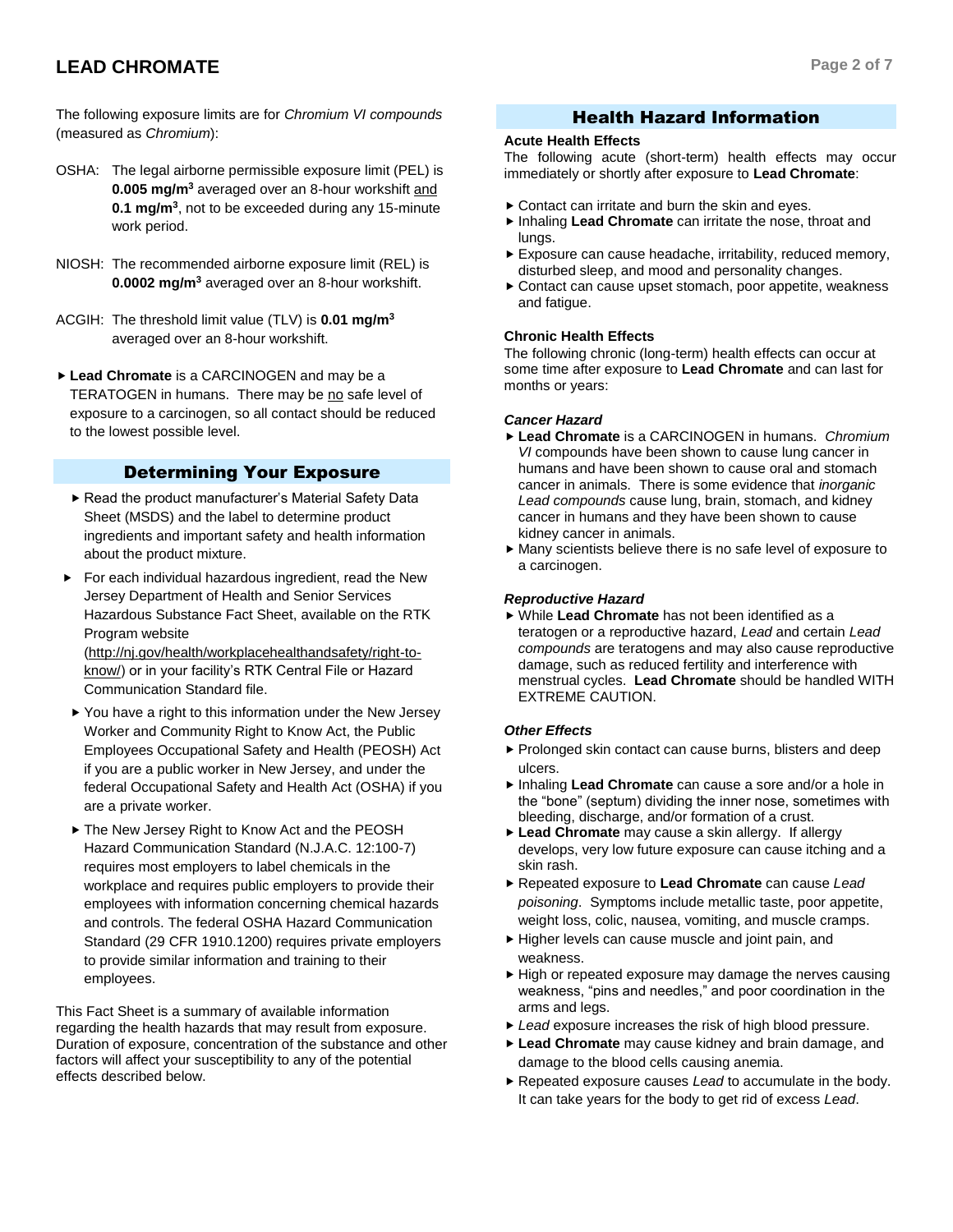### **Medical**

#### **Medical Testing**

Before first exposure, and every six (6) months thereafter, OSHA requires your employer to provide (for persons exposed to **30 micrograms** or more of *Lead* **per cubic meter** of air for 30 days or more per year) and (for persons exposed to levels over **2.5 micrograms** or more of *Chromium VI* and *Chromium compounds* **per cubic meter** of air for 30 days or more per year):

- Blood *Lead* test
- ZPP (a special test for the effects of *Lead* on blood cells)

For employees with blood *Lead* levels above **40 micrograms per 100 grams** of whole blood (**40 micrograms per deciliter**), OSHA requires blood *Lead* level monitoring every two months until two consecutive blood *Lead* levels are below **40 micrograms per 100 grams** of whole blood. These employees must undergo a medical evaluation, which should include:

- ▶ Complete work and medical history
- Thorough physical examination, including examination of the central nervous system
- Blood *Lead* test
- $\triangleright$  ZPP
- Hemoglobin, hematocrit with complete blood count
- Urinalysis with microscopic examination
- Any other tests determined necessary by the examining physician

This evaluation should be performed at least annually.

If symptoms develop or overexposure is suspected, the following are recommended:

- Examine your skin periodically for little bumps or blisters the first sign of "chrome ulcers." If not treated early, these can last for years after exposure.
- Evaluation by a qualified allergist can help diagnose skin allergy.

OSHA requires your employer to provide you and your doctor with a copy of the OSHA *Lead* Standards (29 CFR 1910.1025 and 1926.62) and the OSHA *Chromium VI* Standard (29 CFR 1910.1026).

Any evaluation should include a careful history of past and present symptoms with an exam. Medical tests that look for damage already done are not a substitute for controlling exposure.

Request copies of your medical testing. You have a legal right to this information under the OSHA Access to Employee Exposure and Medical Records Standard (29 CFR 1910.1020).

#### **Mixed Exposures**

 Body exposures to *Lead* from hobbies using *Lead* solder or pigments, target practice, and drinking moonshine made in *Leaded* containers will increase *Lead* levels. Repeated breathing or handling of *Leaded* gasoline may also add to body *Lead* levels.

### Workplace Controls and Practices

Very toxic chemicals, or those that are reproductive hazards or sensitizers, require expert advice on control measures if a less

toxic chemical cannot be substituted. Control measures include: (1) enclosing chemical processes for severely irritating and corrosive chemicals, (2) using local exhaust ventilation for chemicals that may be harmful with a single exposure, and (3) using general ventilation to control exposures to skin and eye irritants. For further information on workplace controls, consult the NIOSH document on Control Banding a[t www.cdc.gov/niosh/topics/ctrlbanding/.](http://www.cdc.gov/niosh/topics/ctrlbanding/)

The following work practices are also recommended:

- ▶ Label process containers.
- Provide employees with hazard information and training.
- Monitor airborne chemical concentrations.
- Use engineering controls if concentrations exceed recommended exposure levels.
- **Provide eye wash fountains and emergency showers.**
- Wash or shower if skin comes in contact with a hazardous material.
- Always wash at the end of the workshift.
- ▶ Change into clean clothing if clothing becomes contaminated.
- Do not take contaminated clothing home.
- Get special training to wash contaminated clothing.
- Do not eat, smoke, or drink in areas where chemicals are being handled, processed or stored.
- Wash hands carefully before eating, smoking, drinking, applying cosmetics or using the toilet.

In addition, the following may be useful or required:

- Specific engineering controls are required for this chemical by OSHA. Refer to the OSHA *Lead* Standards (29 CFR 1910.1025 and 1926.62) and the OSHA *Chromium VI* Standard (29 CFR 1910.1026).
- Use a vacuum or a wet method to reduce dust during cleanup. DO NOT DRY SWEEP.
- Use a high efficiency particulate air (HEPA) filter when vacuuming. Do not use a standard shop vacuum.

# Personal Protective Equipment

The OSHA Personal Protective Equipment Standard (29 CFR 1910.132) requires employers to determine the appropriate personal protective equipment for each hazard and to train employees on how and when to use protective equipment.

The following recommendations are only guidelines and may not apply to every situation.

#### **Gloves and Clothing**

- Avoid skin contact with **Lead Chromate**. Wear personal protective equipment made from material which can not be permeated or degraded by this substance. Safety equipment suppliers and manufacturers can provide recommendations on the most protective glove and clothing material for your operation.
- Safety equipment manufacturers recommend *Rubber* for gloves and Dupont *Tyvek*® as protective material for clothing.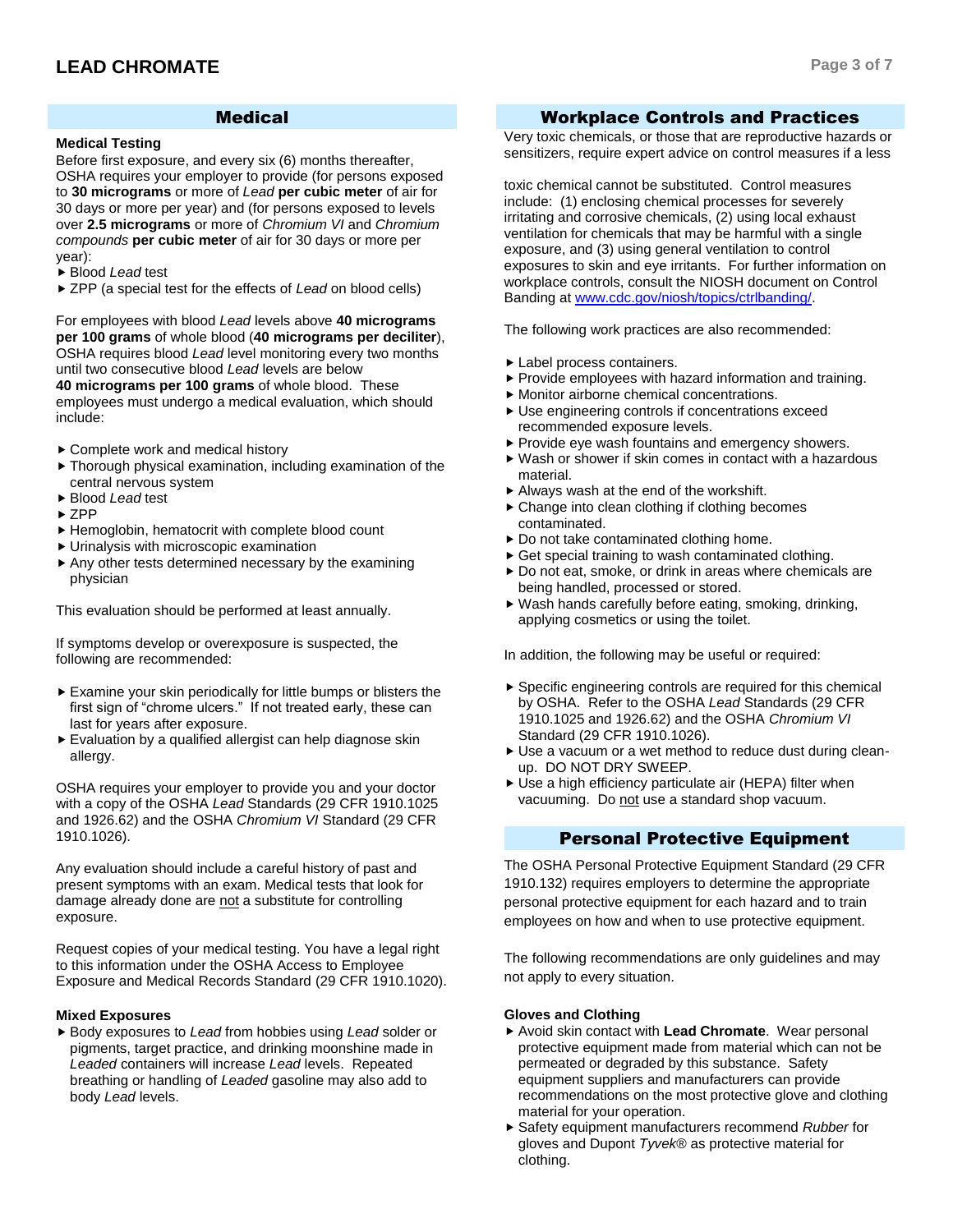# **LEAD CHROMATE Page 4 of 7**

 All protective clothing (suits, gloves, footwear, headgear) should be clean, available each day, and put on before work.

### **Eye Protection**

- ▶ For impact hazards (such as flying fragments, chips or particles), wear safety glasses with side shields or safety goggles.
- Wear a face shield along with goggles when working with corrosive, highly irritating or toxic substances.

### **Respiratory Protection**

*Improper use of respirators is dangerous.* Respirators should only be used if the employer has implemented a written program that takes into account workplace conditions, requirements for worker training, respirator fit testing, and medical exams, as described in the OSHA Respiratory Protection Standard (29 CFR 1910.134).

- Where the potential exists for exposure over **0.0002 mg/m<sup>3</sup>** (as *Chromium*), use a NIOSH approved full facepiece powered air-purifying respirator with High efficiency filters or a supplied-air respirator with a full facepiece operated in pressure-demand or other positive pressure mode.
- $\blacktriangleright$  Leave the area immediately if (1) while wearing a filter or cartridge respirator you can smell, taste, or otherwise detect **Lead Chromate**, (2) while wearing particulate filters abnormal resistance to breathing is experienced, or (3) eye irritation occurs while wearing a full facepiece respirator. Check to make sure the respirator-to-face seal is still good. If it is, replace the filter or cartridge. If the seal is no longer good, you may need a new respirator.
- Consider all potential exposures in your workplace. You may need a combination of filters, prefilters, cartridges, or canisters to protect against different forms of a chemical (such as vapor and mist) or against a mixture of chemicals.
- Where the potential exists for exposure greater than **0.01 mg/m<sup>3</sup>** (as *Chromium*), use a NIOSH approved selfcontained breathing apparatus with a full facepiece operated in a pressure-demand or other positive-pressure mode.
- Exposure to **15 mg/m<sup>3</sup>** (as *Chromium*) is immediately dangerous to life and health. If the possibility of exposure above **15 mg/m<sup>3</sup>** (as *Chromium*) exists, use a NIOSH approved self-contained breathing apparatus with a full facepiece operated in a pressure-demand or other positivepressure mode equipped with an emergency escape air cylinder.

# Fire Hazards

If employees are expected to fight fires, they must be trained and equipped as stated in the OSHA Fire Brigades Standard (29 CFR 1910.156).

- Extinguish fire using an agent suitable for type of surrounding fire. **Lead Chromate** itself does not burn.
- ▶ POISONOUS GASES ARE PRODUCED IN FIRE, including *Lead Oxides* and *Chromium Oxides*.
- CONTAINERS MAY EXPLODE IN FIRE.
- Use water spray to keep fire-exposed containers cool.
- **Lead Chromate** may ignite combustibles (wood, paper and oil).

# Spills and Emergencies

If employees are required to clean-up spills, they must be properly trained and equipped. The OSHA Hazardous Waste Operations and Emergency Response Standard (29 CFR 1910.120) may apply.

If **Lead Chromate** is spilled, take the following steps:

- Evacuate personnel and secure and control entrance to the area.
- Eliminate all ignition sources.
- Collect powdered material by moistening spilled material, or use a HEPA-filter vacuum, and deposit into sealed containers.
- Ventilate and wash area after clean-up is complete.
- ▶ DO NOT wash into sewer.
- ► It may be necessary to contain and dispose of Lead **Chromate** as a HAZARDOUS WASTE. Contact your state Department of Environmental Protection (DEP) or your regional office of the federal Environmental Protection Agency (EPA) for specific recommendations.

# Handling and Storage

Prior to working with **Lead Chromate** you should be trained on its proper handling and storage.

- A regulated, marked area should be established where **Lead Chromate** is handled, used, or stored.
- **Lead Chromate** reacts violently with AZO DYES, FERRIC FERROCYANIDE and DINITRONAPHTHALENE.
- **Lead Chromate** is not compatible with OXIDIZING AGENTS (such as PERCHLORATES, PEROXIDES, PERMANGANATES, CHLORATES, NITRATES, CHLORINE, BROMINE and FLUORINE); HYDRAZINE; SULFUR; TANTALUM; STRONG REDUCING AGENTS (such as LITHIUM, SODIUM, ALUMINUM, and their HYDRIDES); COMBUSTIBLES; and ORGANIC MATERIALS.
- Store in tightly closed containers in a cool, well-ventilated area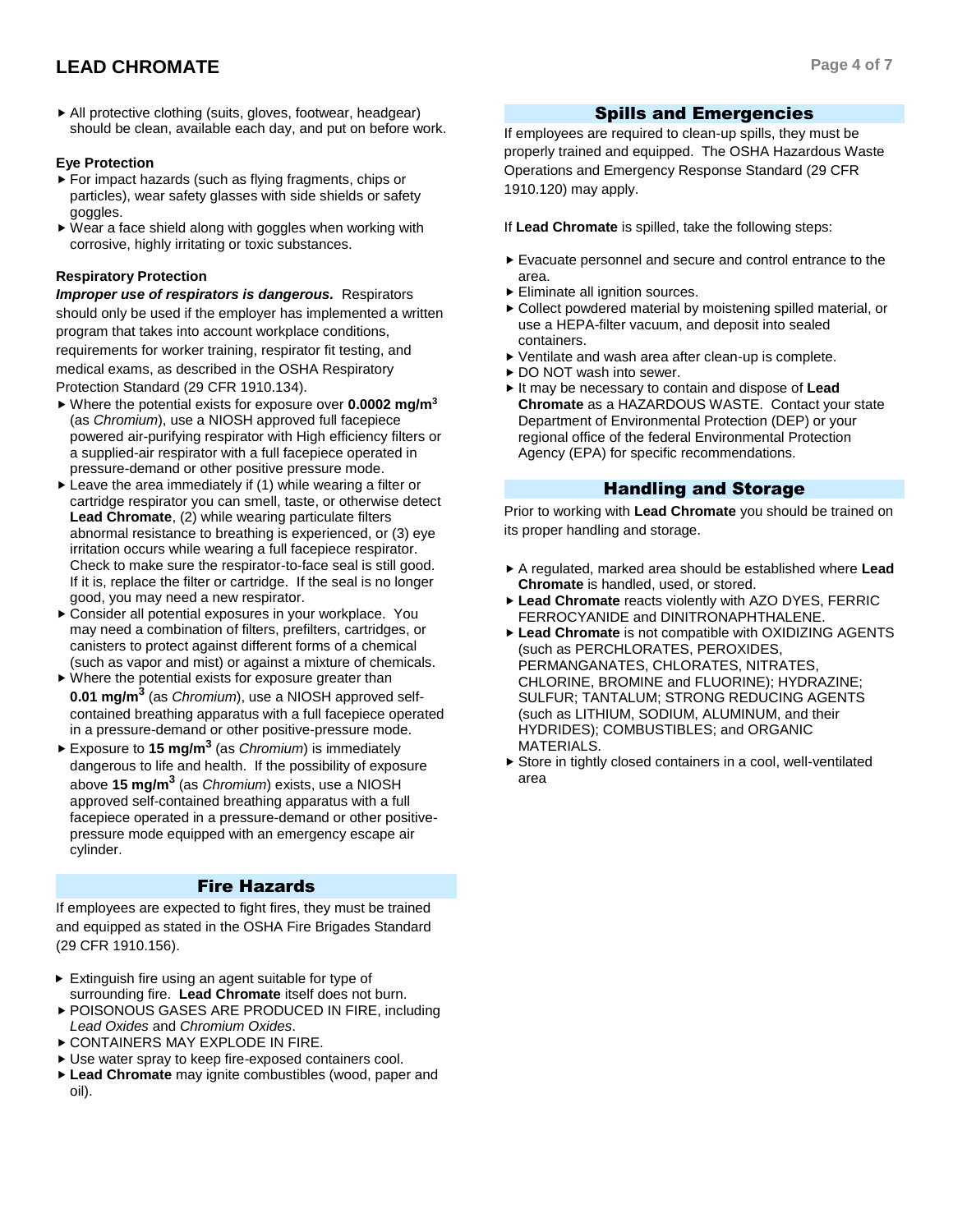# Occupational Health Information **Resources**

The New Jersey Department of Health offers multiple services in occupational health. These services include providing informational resources, educational materials, public presentations, and industrial hygiene and medical investigations and evaluations.

#### **For more information, please contact:**

New Jersey Department of Health Right to Know Program PO Box 368 Trenton, NJ 08625-0368 Phone: 609-984-2202 Fax: 609-984-7407 E-mail: rtk@doh.nj.gov Web address: http://nj.gov/health/workplacehealthandsafety/right-toknow/

*The Right to Know Hazardous Substance Fact Sheets are not intended to be copied and sold for commercial purposes.*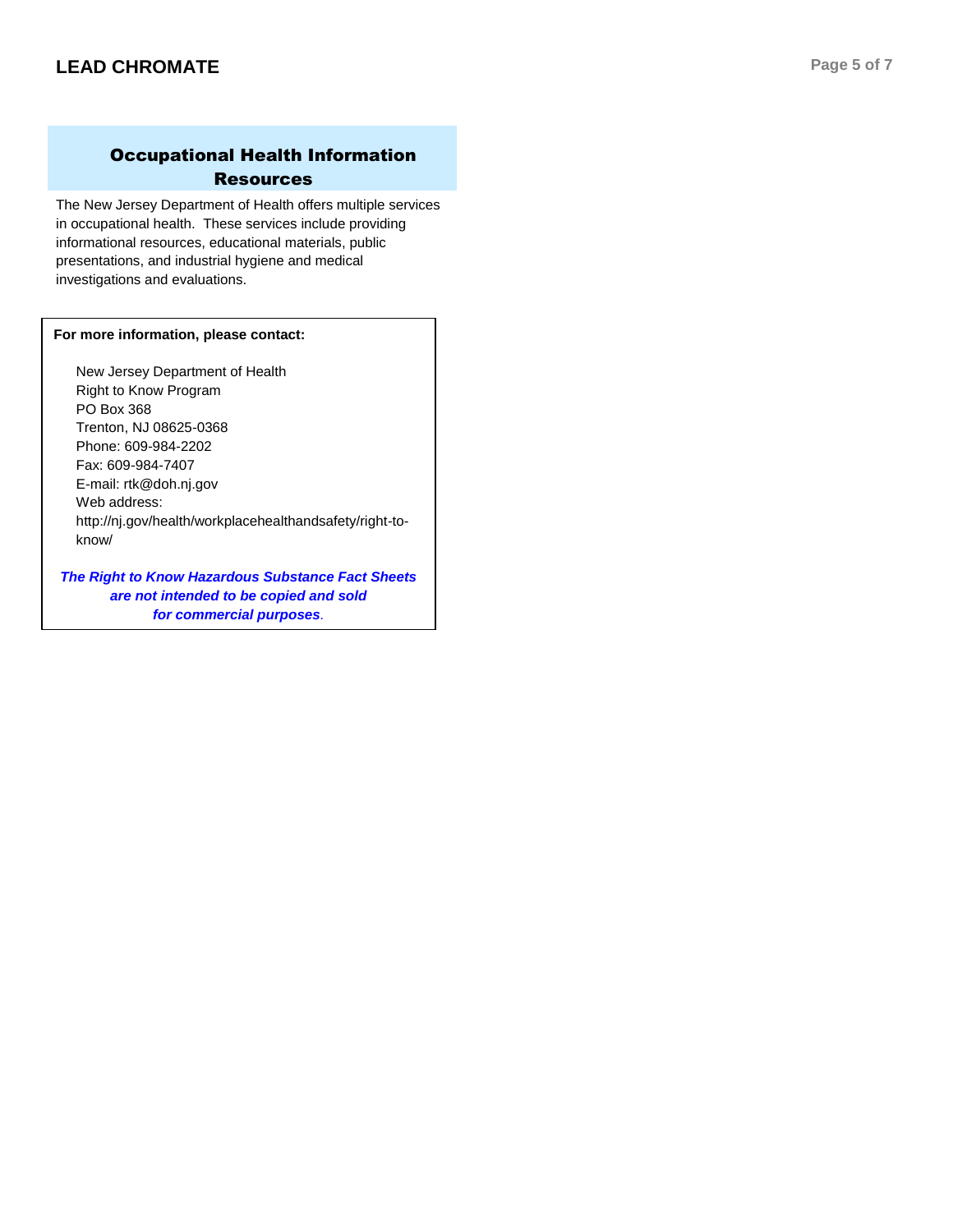# **LEAD CHROMATE Page 6 of 7**

#### **GLOSSARY**

**ACGIH** is the American Conference of Governmental Industrial Hygienists. They publish guidelines called Threshold Limit Values (TLVs) for exposure to workplace chemicals.

**Acute Exposure Guideline Levels** (AEGLs) are established by the EPA. They describe the risk to humans resulting from once-in-a lifetime, or rare, exposure to airborne chemicals.

**Boiling point** is the temperature at which a substance can change its physical state from a liquid to a gas.

A **carcinogen** is a substance that causes cancer.

The **CAS number** is unique, identifying number, assigned by the Chemical Abstracts Service, to a specific chemical.

**CFR** is the Code of Federal Regulations, which are the regulations of the United States government.

A **combustible** substance is a solid, liquid or gas that will burn.

A **corrosive** substance is a gas, liquid or solid that causes destruction of human skin or severe corrosion of containers.

**DEP** is the New Jersey Department of Environmental Protection.

**DOT** is the Department of Transportation, the federal agency that regulates the transportation of chemicals.

**EPA** is the Environmental Protection Agency, the federal agency responsible for regulating environmental hazards.

**ERG** is the Emergency Response Guidebook. It is a guide for emergency responders for transportation emergencies involving hazardous substances.

**Emergency Response Planning Guideline** (ERPG) values are intended to provide estimates of concentration ranges where one reasonably might anticipate observing adverse effects.

A **fetus** is an unborn human or animal.

A **flammable** substance is a solid, liquid, vapor or gas that will ignite easily and burn rapidly.

The **flash point** is the temperature at which a liquid or solid gives off vapor that can form a flammable mixture with air.

**IARC** is the International Agency for Research on Cancer, a scientific group.

**Ionization Potential** is the amount of energy needed to remove an electron from an atom or molecule. It is measured in electron volts.

**IRIS** is the Integrated Risk Information System database maintained by federal EPA. The database contains information on human health effects that may result from exposure to various chemicals in the environment.

**LEL** or **Lower Explosive Limit**, is the lowest concentration of a combustible substance (gas or vapor) in the air capable of continuing an explosion.

**mg/m3** means milligrams of a chemical in a cubic meter of air. It is a measure of concentration (weight/volume).

A **mutagen** is a substance that causes mutations. A **mutation** is a change in the genetic material in a body cell. Mutations can lead to birth defects, miscarriages, or cancer.

**NFPA** is the National Fire Protection Association. It classifies substances according to their fire and explosion hazard.

**NIOSH** is the National Institute for Occupational Safety and Health. It tests equipment, evaluates and approves respirators, conducts studies of workplace hazards, and proposes standards to OSHA.

**NTP** is the National Toxicology Program which tests chemicals and reviews evidence for cancer.

**OSHA** is the federal Occupational Safety and Health Administration, which adopts and enforces health and safety standards.

**PEOSHA** is the New Jersey Public Employees Occupational Safety and Health Act, which adopts and enforces health and safety standards in public workplaces.

**Permeated** is the movement of chemicals through protective materials.

**PIH** is a DOT designation for chemicals which are Poison Inhalation Hazards.

**ppm** means parts of a substance per million parts of air. It is a measure of concentration by volume in air.

A **reactive** substance is a solid, liquid or gas that releases energy under certain conditions.

**STEL** is a Short Term Exposure Limit which is usually a 15 minute exposure that should not be exceeded at any time during a work day.

A **teratogen** is a substance that causes birth defects by damaging the fetus.

**UEL** or **Upper Explosive Limit** is the highest concentration in air above which there is too much fuel (gas or vapor) to begin a reaction or explosion.

**Vapor Density** is the ratio of the weight of a given volume of one gas to the weight of another (usually *Hydrogen*), at the same temperature and pressure.

The **vapor pressure** is a measure of how readily a liquid or a solid mixes with air at its surface. A higher vapor pressure indicates a higher concentration of the substance in air and therefore increases the likelihood of breathing it in.